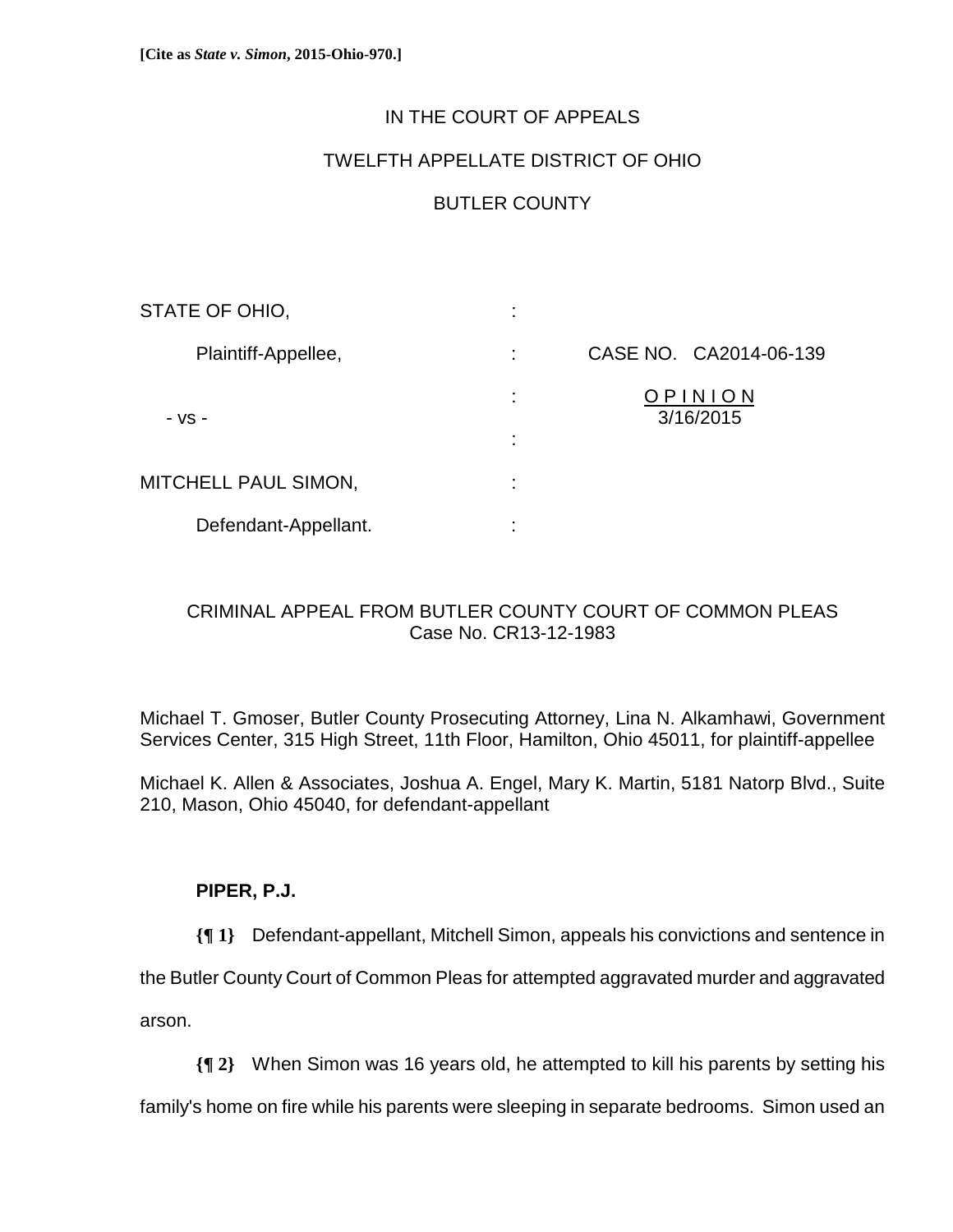accelerant to start fires in two separate areas of the upstairs near the bedrooms. Fire investigators also found rope tied around the doorknobs of the bedroom doors where Simon's parents slept so that they could not open the doors to escape. Simon's parents survived the fire, and Simon was eventually arrested.

**{¶ 3}** Simon originally appeared in the Butler County Juvenile Court for a probable cause hearing. The juvenile court found that probable cause existed, and then transferred the case to the common pleas court pursuant to Ohio's mandatory bindover statutes. Simon was therefore tried as an adult. Simon was indicted on two counts of attempted aggravated murder and one count of aggravated arson. He entered a plea of not guilty by reason of insanity, and also challenged his competency to stand trial. The trial court ordered psychiatric evaluations as to Simon's claims of insanity and incompetency. The evaluations determined that Simon did not suffer from a severe mental defect and that he was competent to stand trial. Simon later withdrew his not guilty by reason of insanity plea and entered a guilty plea to each charge.

**{¶ 4}** The trial court did not order a presentence investigation report, but later held an extensive sentencing hearing. During the hearing, Simon presented mitigation evidence and asked the trial court to sentence him to community control rather than prison so that he could continue to receive the psychiatric care that he had been receiving since his arrest. Simon's treating psychotherapist, Dr. Samuel Robertson, testified first, stating that Simon had made great progress in his mental development and understanding of why he had set the fire. Dr. Robertson opined that Simon should continue to receive psychiatric treatment rather than go to prison, and that Simon was not a threat to his parents or society. Simon's parents also spoke during the sentencing hearing and asked the trial court to sentence Simon to community control, rather than prison, so that their son could continue to seek psychiatric care.

 $-2$  -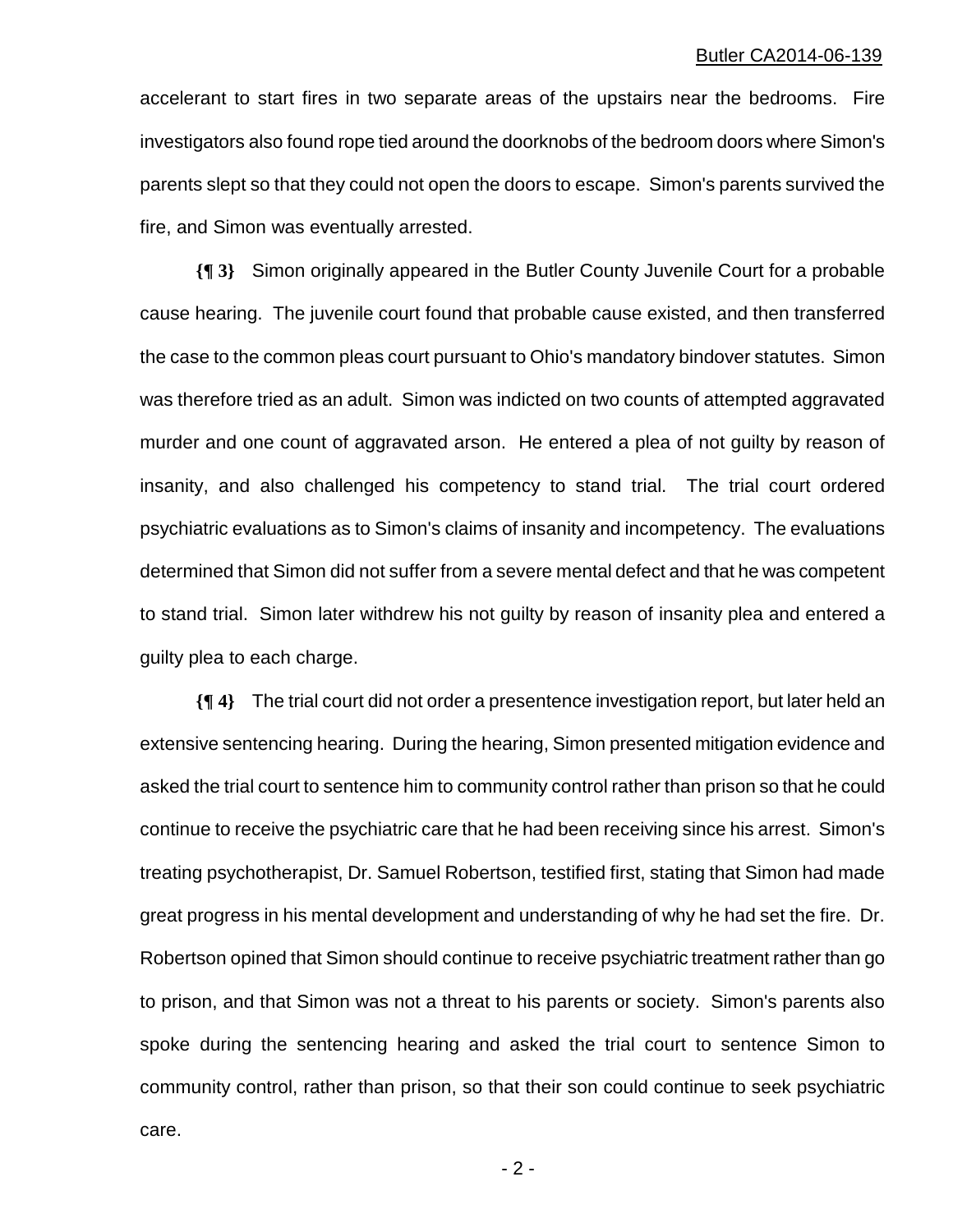**{¶ 5}** The trial court reviewed the principles and purposes of sentencing, and referred to the evaluations of Simon's mental health before ordering nine-year sentences on each of the three charges, to be served concurrently. Simon argued that the aggravated arson charge should merge with the attempted aggravated murder charges, but the trial court found that the two crimes were not allied offenses. Simon now appeals his convictions and sentence, raising the following assignments of error. Because Simon's first two assignments of error are interrelated, we will address them together.

**{¶ 6}** Assignment of Error No. 1:

**{¶ 7}** APPELLANT WAS DENIED EFFECTIVE ASSISTANCE OF TRIAL COUNSEL.

**{¶ 8}** Assignment of Error No. 2:

**{¶ 9}** OHIO'S MANDATORY BINDOVER SCHEME IS UNCONSTITUTIONAL.

**{¶ 10}** Simon argues in his first assignment of error that he was denied effective assistance of counsel because his trial counsel did not challenge Ohio's mandatory bindover statutes, and in his second assignment of error, that such statutes are unconstitutional.

**{¶ 11}** The United States Supreme Court established a two-part test in regard to ineffective assistance of counsel. *Strickland v. Washington*, 466 U.S. 668, 104 S.Ct. 2052 (1984). That test requires an appellant to establish that first, "his trial counsel's performance was deficient; and second, that the deficient performance prejudiced the defense to the point of depriving the appellant of a fair trial." *State v. Myers*, 12th Dist. Fayette No. CA2005-12- 035, 2007-Ohio-915, ¶ 33. Regarding the first prong, an appellant must show that his counsel's representation "fell below an objective standard of reasonableness." *Strickland*, 466 U.S. at 688. The second prong requires the appellant to show "a reasonable probability that, but for counsel's unprofessional errors, the result of the proceeding would have been different." *Id.* at 694.

**{¶ 12}** Simon argues that his counsel's performance was deficient and prejudicial for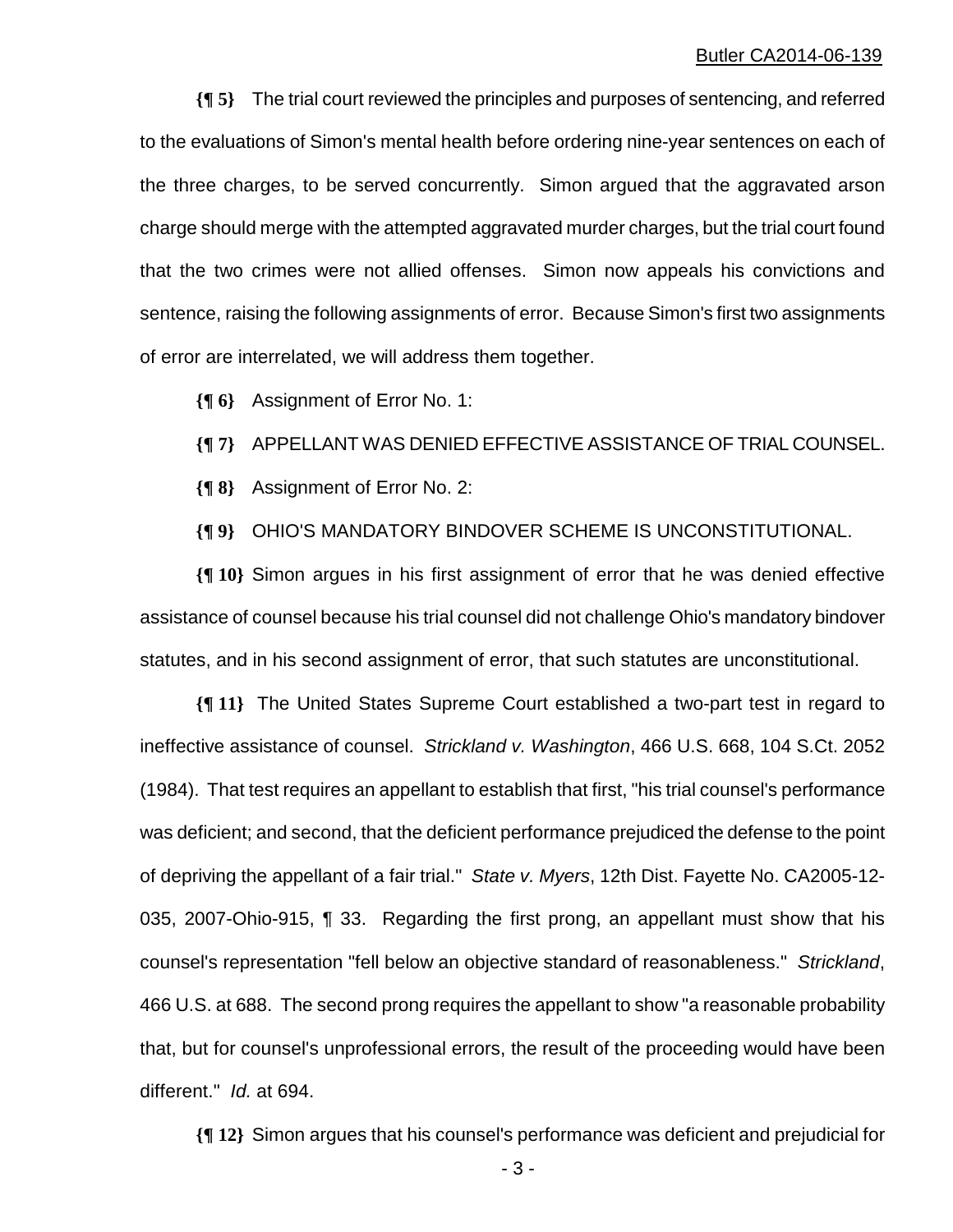not arguing that Ohio's mandatory bindover statutes are unconstitutional. According to R.C. 2152.12(A)(1)(a), a juvenile court must transfer the case to the common pleas court when a child has been charged with attempted aggravated murder if that child is 16 or 17 years old at the time of the act and there is probable cause to believe that the child committed the act. Simon argues that the mandatory nature of the bindover statute violates his constitutional rights to due process because the statute denies him of an individualized determination as to his amenability to the juvenile court system.

**{¶ 13}** As an initial matter, we note that the failure to challenge the constitutionality of a statute at the trial court level constitutes a waiver of that issue. *State v. Awan*, 22 Ohio St.3d 120 (1986), syllabus. Additionally, a defendant who voluntarily, knowingly, and intelligently enters a guilty plea with the assistance of counsel may not thereafter raise independent claims relating to the deprivation of constitutional rights that occurred prior to the entry of the guilty plea. *State v. Fitzpatrick*, 102 Ohio St.3d 321, 2004-Ohio-3167, ¶ 78.

**{¶ 14}** In this case, Simon failed to raise his constitutional challenges to the mandatory transfer in the juvenile court or the trial court. Nor does Simon challenge the validity of his plea. As such, Simon has waived his right to challenge the constitutionality of the bindover statutes, and cannot raise a claim of ineffective assistance of counsel in matters not appearing in the record on direct appeal. *State v. Rodriguez*, 12th Dist. Butler No. CA2001- 04-077, 2002-Ohio-3978, ¶ 22.

**{¶ 15}** Even so, and assuming arguendo that Simon had properly preserved the right to challenge his trial counsel's effectiveness, Ohio courts have continually found that the mandatory bindover statute is constitutional and does not violate due process or other constitutional rights. *State v. Agee*, 133 Ohio App.3d 441(2d Dist.1999); *State v. Kelly*, 3d Dist. Union No. 14-98-26, 1998 WL 812238 (Nov. 18, 1998); *State v. Lee*, 11th Dist. Lake No. 97-L-091, 1998 WL 637583 (Sept. 11, 1998); *State v. Collins*, 9th Dist. Lorain No.

 $-4-$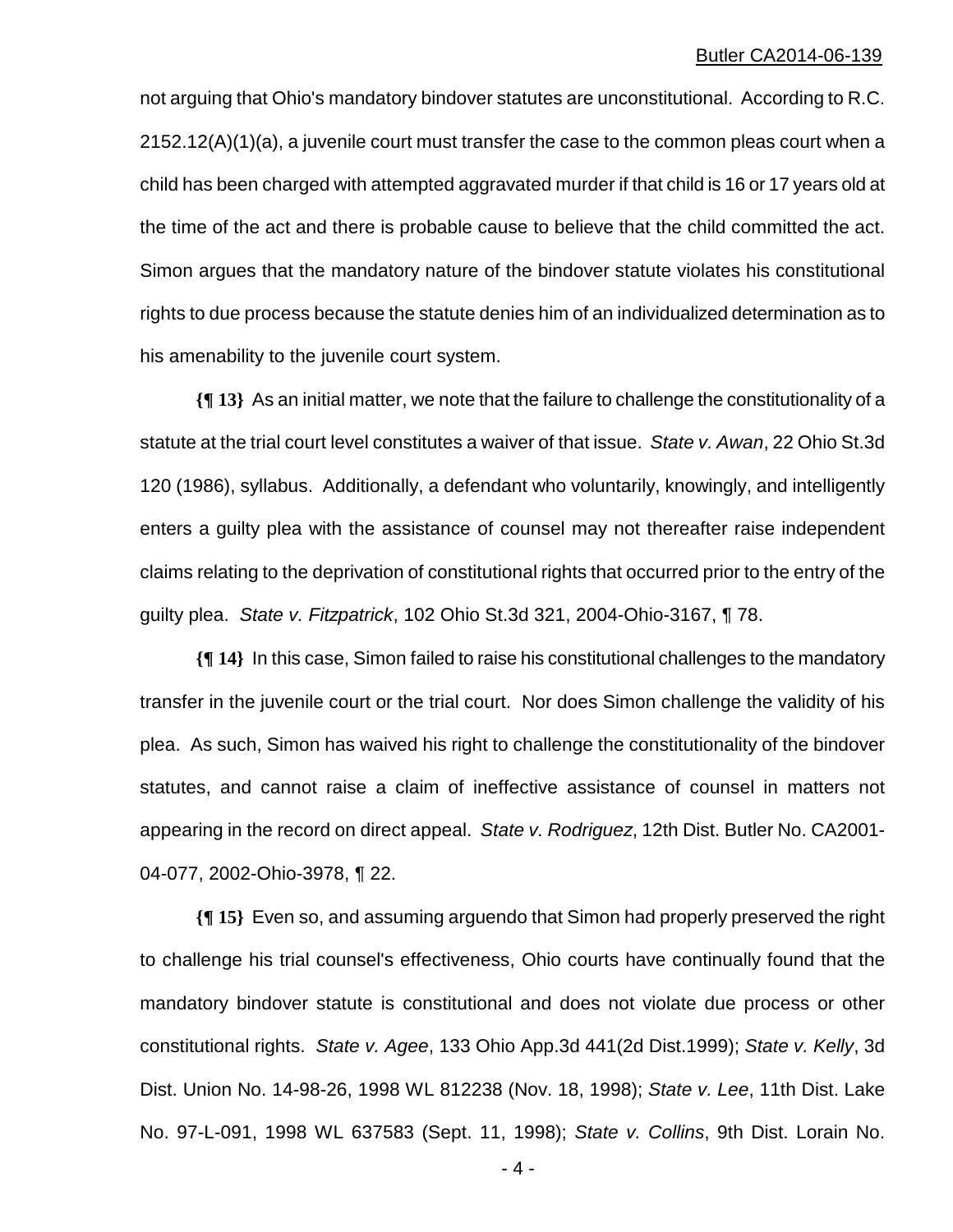97CA006845, 1998 WL 289390 (June 3, 1998).

**{¶ 16}** We agree with the holdings of our sister courts that the mandatory bindover statutes do not violate due process. The statute, which removes any discretion from the juvenile court, requires the juvenile court to bind the juvenile-defendant over if three qualifications are met: the defendant must have committed a delineated crime, the defendant must be of a certain age, and there must be probable cause to support the charge. Because juvenile judges have no discretion in the matter and are required to hold a hearing to determine the defendant's age, the category of the offense charged, and whether probable cause exists, there is no deprivation of due process. *Kelly*, 3d Dist. Union No. 14-98-26.

**{¶ 17}** Given the constitutionality of the statute, Simon's trial counsel's performance was not deficient because any due process challenge to the statute would have been overruled based on established precedent upholding the constitutionality of the statute.<sup>1</sup> For this same reason, Simon's challenge to the constitutionality of the statute within his second assignment of error is also without merit.

**{¶ 18}** In his first assignment of error, Simon also argues that his counsel was ineffective for failing to request a presentence investigation report. According to R.C. 2951.03(A)(1), "no person who has been convicted of or pleaded guilty to a felony shall be placed under a community control sanction until a written presentence investigation report has been considered by the court."

**{¶ 19}** Simon argues that the trial court could not consider community control as a possible sentence because his trial counsel never requested a presentence investigation report and did not object when the trial court did not order one of its own accord. In order to

1

<sup>1.</sup> Simon also argues that the trial court lacked jurisdiction because the bindover statue is unconstitutional. However, given our decision that the statute is constitutional, the trial court held proper jurisdiction where the juvenile court found that Simon was 16 years old, was charged with attempted aggravated murder, and that there was probable cause to support the charge.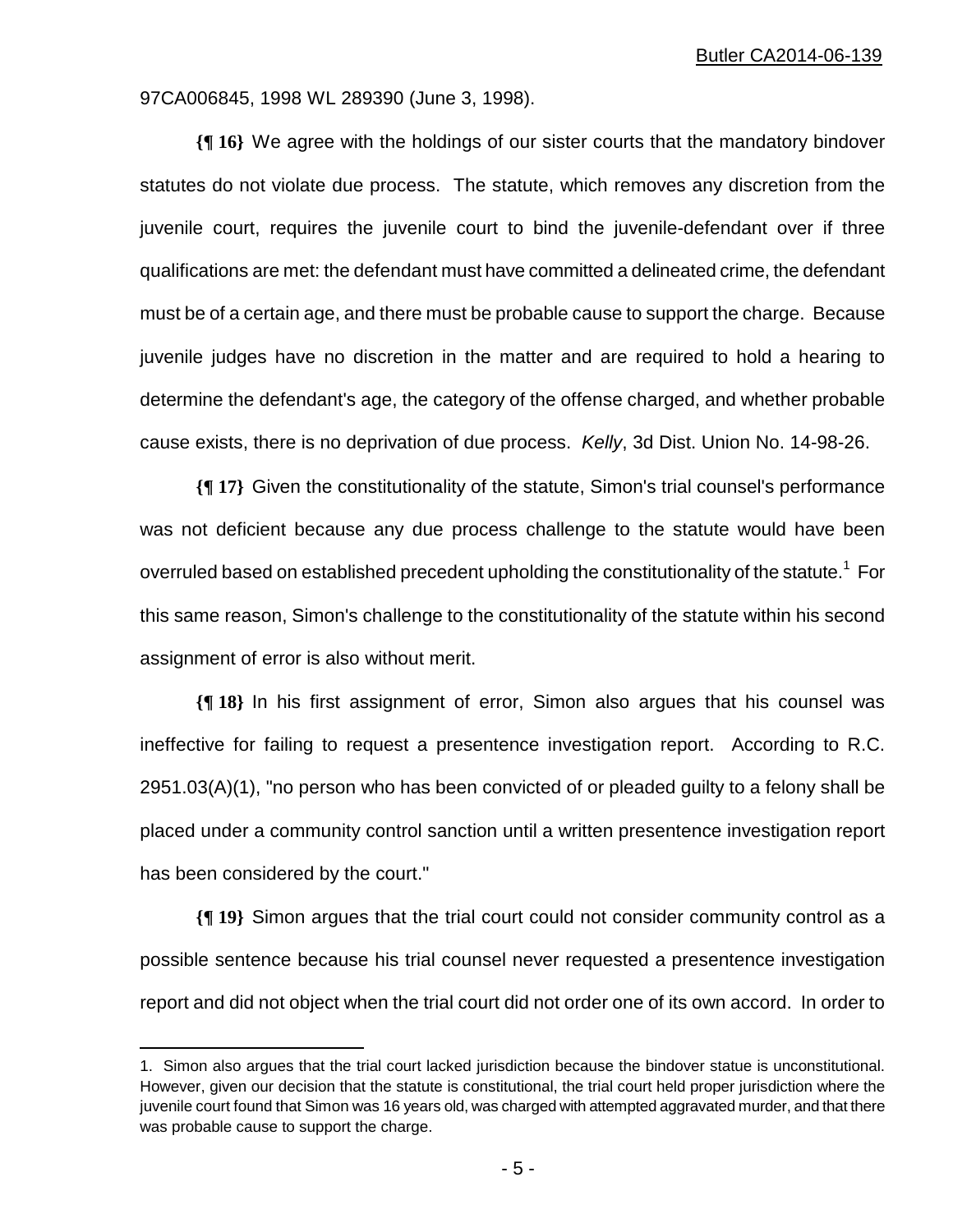demonstrate prejudice, Simon argues that the presentence investigation report would have presented the trial court with mitigation evidence and relevant information indicating that community control was the proper sentence, and that the report would have permitted the trial court to at least consider a sentence of community control rather than prison. $2$ 

**{¶ 20}** After reviewing the record, we find that Simon received effective assistance despite the fact that counsel did not request a presentence investigation report. The record is clear that the trial court considered extensive mitigation evidence at the sentencing hearing, including full testimony from Simon's psychotherapist, Dr. Robertson, as well as statements from Simon's parents and attorney, as well as his own allocution.

**{¶ 21}** Dr. Robertson testified to Simon's mental condition and thoughts/actions that led Simon to set the fire. Dr. Robertson testified specifically to difficulties Simon and his parents had incurred in the past given a genetic disorder that Simon faced as a baby, and how that caused Simon to have a strained relationship with his parents. Dr. Robertson discussed the great strides Simon had made in his mental development since the time of his arrest, and that Simon was taking responsibility for his actions in a more coherent manner. Dr. Robertson also testified to the childlike way that Simon thought and reacted before setting the fire, and how his thought processes had advanced once he gained a deeper understanding of his relationship with his parents and how the genetic disorder issue shaped that relationship. Dr. Robertson also discussed a journal that Simon kept, in which he planned his parents' murder by fire and drew a picture of a burning house. Dr. Robertson tried to explain why Simon would keep the journal, and what the entries actually meant.

<u>.</u>

<sup>2.</sup> Simon presumes that a presentence investigation report would have been favorable. Not requesting a report may well have been a decision of strategy by Simon's trial counsel. Counsel was able to control the nature of information provided to the trial court when selecting what evidence to present during the sentencing hearing, as well as what questions to ask of witnesses to produce mitigation evidence. Conversely, a probation department's presentence investigation may have brought to the trial court's attention information that did not lend itself to mitigation.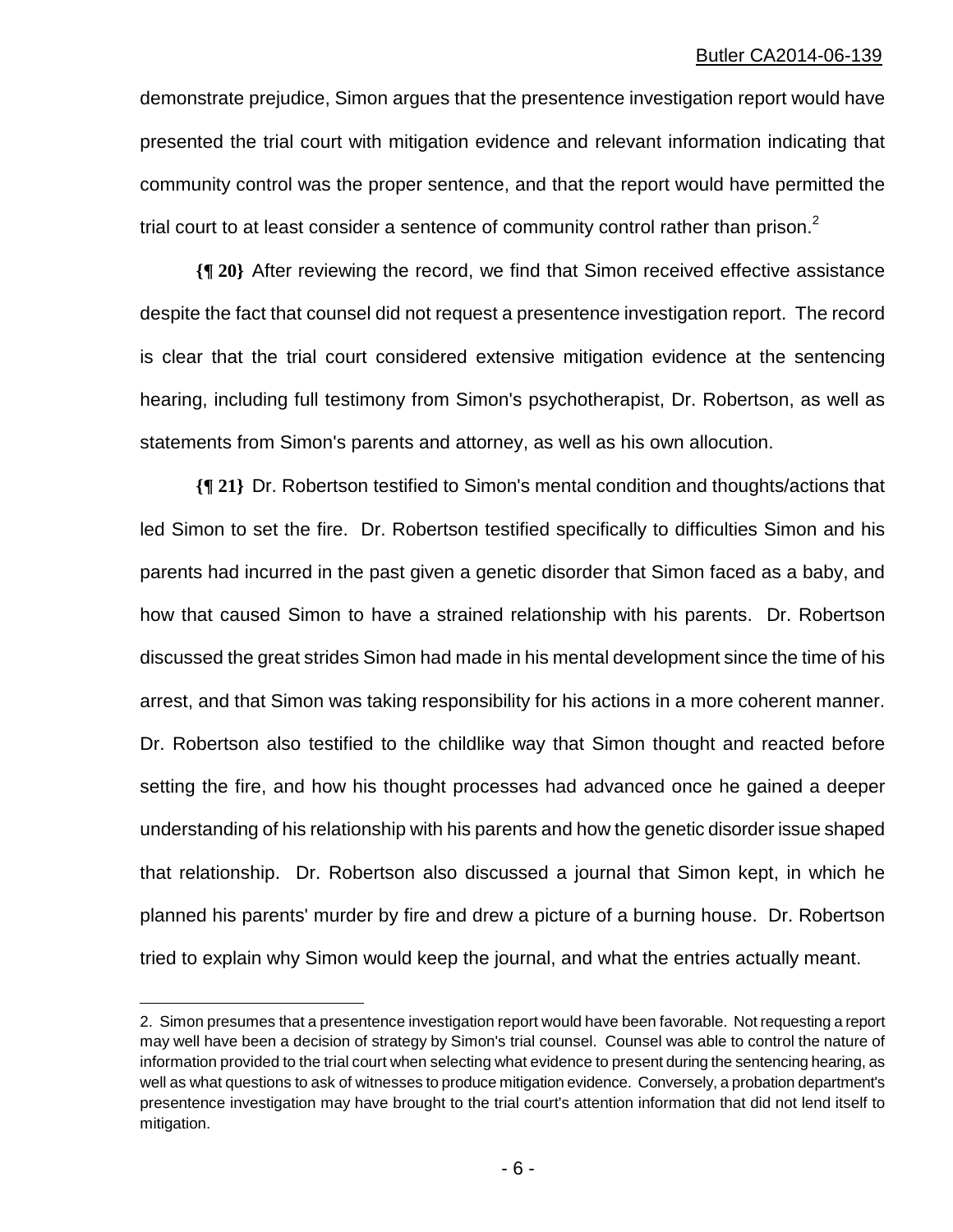**{¶ 22}** Moreover, the trial court heard from Simon's parents and from Dr. Robertson as to their collective belief that Simon was no longer a threat, and would benefit from therapy and community control rather than prison. Simon's mother and father told the trial court that they both wanted Simon to receive counseling and strict community control conditions, and that neither parent wanted Simon to serve any time in prison. Simon's parents also expressed their complete willingness to stand by and support Simon though his continued treatment.

**{¶ 23}** The trial court also had reports and evaluations from psychologists regarding Simon, which included information on the way Simon acted and thought before setting the fire, his attempt to escape criminal liability by making up mental psychosis, and his general behavior since the time of setting the fire.

**{¶ 24}** The trial court had ample evidence, even absent a presentence investigation report, to determine the circumstances surrounding Simon's actions and to render sentence. Although Simon places great weight on the fact that the trial court was prohibited from sentencing him to community control because there was no presentence investigation report, the trial court did not rely on that fact alone when sentencing Simon. Instead, the trial court noted that "community control is not an option for a variety of reasons. \* \* \*. There is a presumption that a prison term is necessary. And while I have heard mitigation today, I've taken a lot of things into account. I don't believe there's been sufficient mitigation to override or to rebut the presumption of prison."

**{¶ 25}** The trial court also stated,

I have reviewed countless times the competency evaluation \* \* \*. I reviewed the discovery that's been filed in this matter. I've reviewed the bill of particulars that's been filed. I am taking into account the testimony that Dr. Robertson gave this morning as well as the comments of your parents and your comments as well as that of your attorney.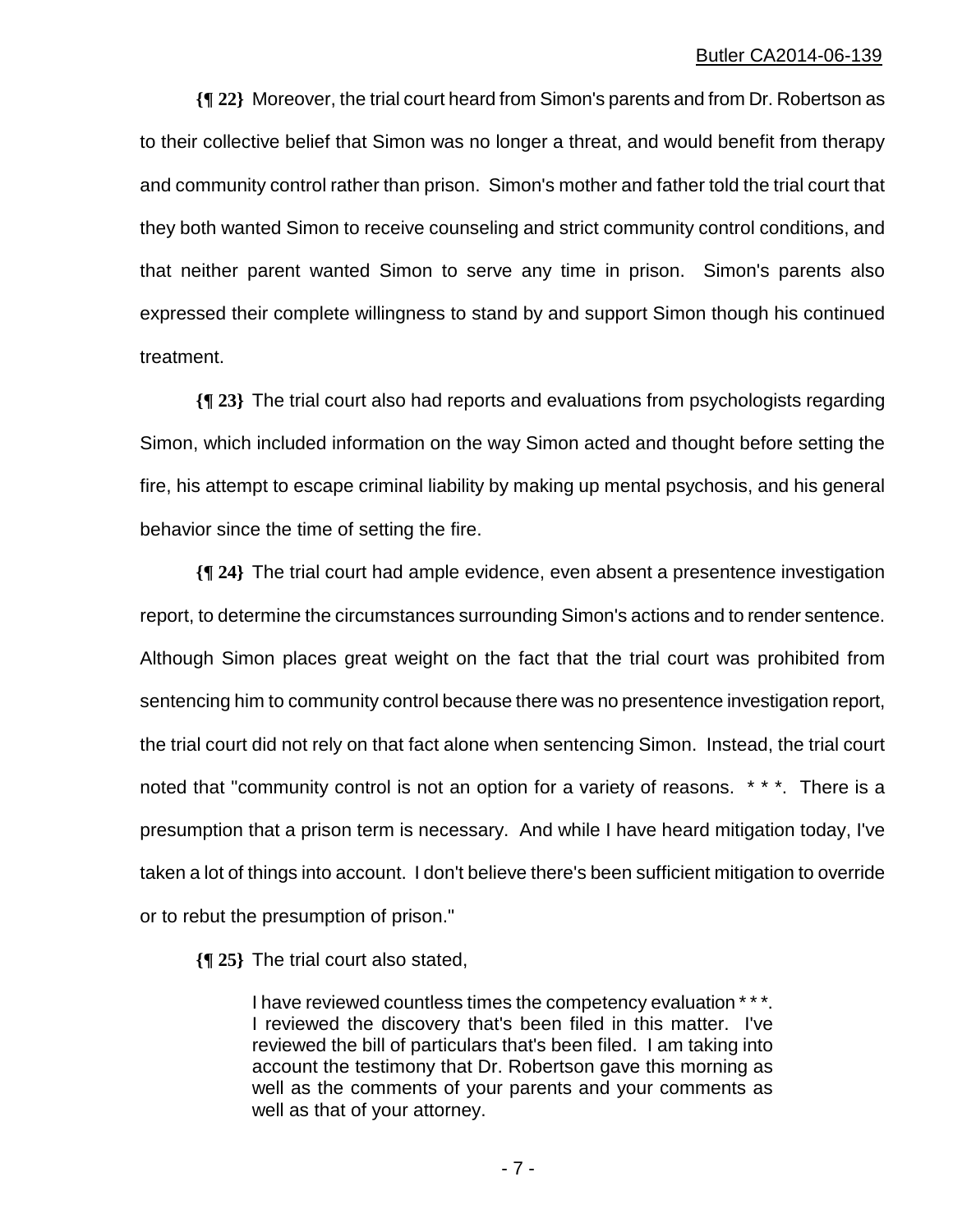In every case, whether it be this one or any other criminal case, I take into account –I must and I do take into account the principles and purposes of our sentencing statutes here in Ohio. And the overriding purpose of Ohio['s] sentencing statute is to punish the offender and to protect the public from future crime while using the minimum sanctions necessary to accomplish that purpose. In addition, this court is obligated by law to sentence you commiserate [sic] with and not demeaning to the seriousness of your conduct.

**{¶ 26}** The trial court then went through several sentencing factors in more detail and addressed the mitigation evidence in regard to the principles and purposes of sentencing before sentencing Simon to prison rather than community control. There is absolutely no indication in the record that the results of the trial court's sentencing decision would have been different had Simon's trial counsel requested a presentence investigation report. As such, Simon has failed to demonstrate that he received ineffective assistance of counsel. Simon's first and second assignments of error are therefore, overruled.

**{¶ 27}** Assignment of Error No. 3:

**{¶ 28}** THE TRIAL COURT ERRED IN FINDING THAT SIMON'S OFFENSES WERE NOT ALLIED OFFENSES.

**{¶ 29}** Simon argues in his third assignment of error that his conviction for aggravated arson should merge with his convictions for attempted aggravated murder.

**{¶ 30}** The Ohio Supreme Court has set forth a test to determine when merger is required. *State v. Johnson*, 128 Ohio St.3d 153, 2010-Ohio-6314. Pursuant to the *Johnson* test, courts must first determine "whether it is possible to commit one offense *and* commit the other with the same conduct." *Id*. at ¶ 48. (Emphasis sic.) It is not necessary that the commission of one offense will always result in the commission of the other, only that it is possible for both offenses to be committed by the same conduct. *Id*.

**{¶ 31}** If it is possible to commit both offenses with the same conduct, courts must next determine whether the offenses were in fact committed by the same conduct, or a single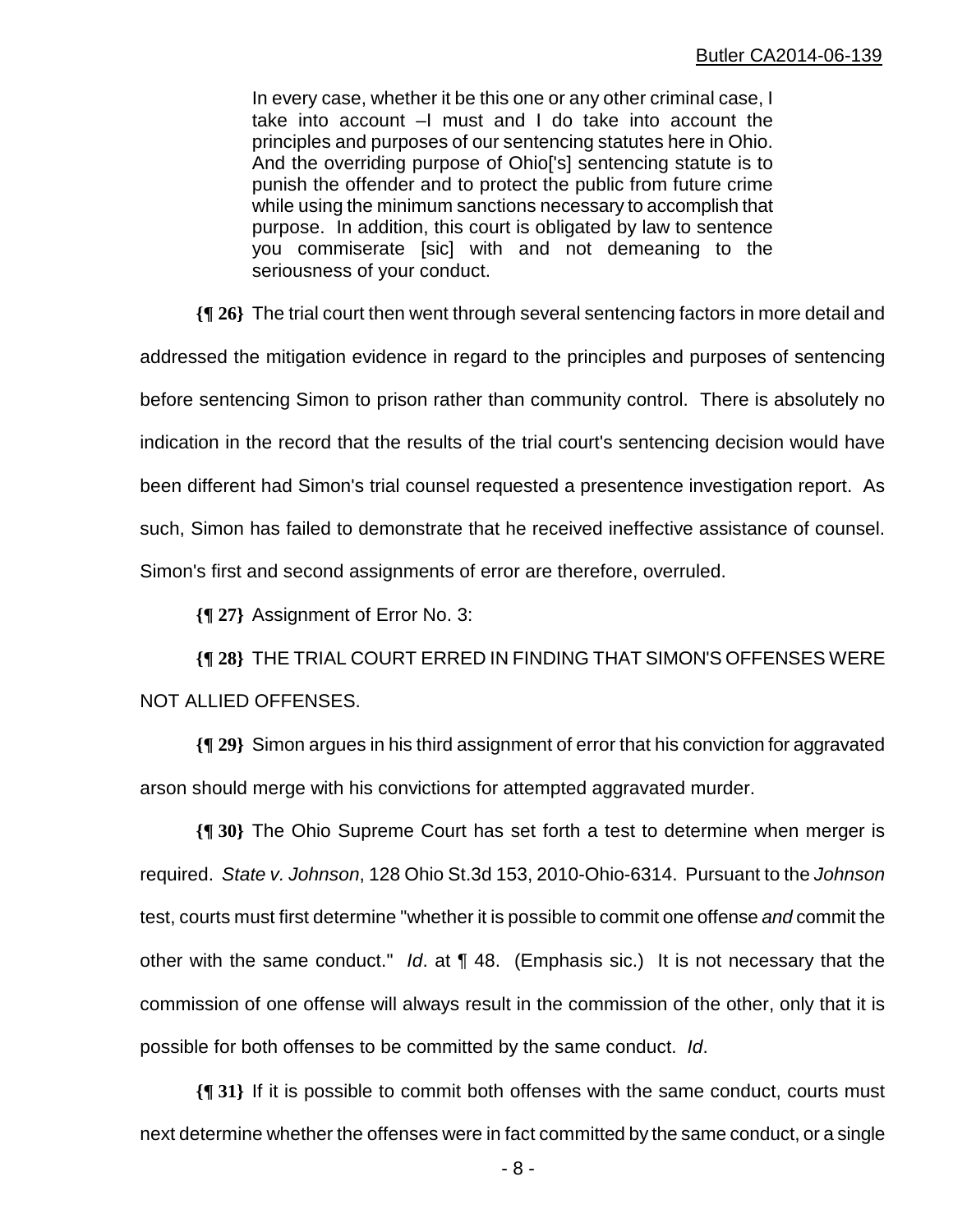act performed with a single state of mind. *Id*. at ¶ 49. If the answer to both prongs of the test is yes, then the offenses are allied offenses of similar import and must be merged. *Id*. at ¶ 50. Conversely, if the offenses are committed separately or with a separate animus, the offenses will not merge. *Id*. at ¶ 51.

**{¶ 32}** An appellate court applies a de novo standard of review in reviewing a trial court's R.C. 2941.25 merger determination. *State v. Williams*, 134 Ohio St.3d 482, 2012- Ohio-5699, ¶ 28. "The defendant bears the burden of establishing his entitlement to the protection provided by R.C. 2941.25 against multiple punishments for a single criminal act." *State v. Lewis*, 12th Dist. Clinton No. CA2008-10-045, 2012-Ohio-885, ¶ 14.

**{¶ 33}** The decision as to whether the offenses are allied rests upon a review of the facts in this case. However, given that Simon pled guilty to the charges and that the state did not take an opportunity to provide the trial court with any facts outside the bill of particulars and indictment, we are very limited in our application of facts to the *Johnson* test.<sup>3</sup>

**{¶ 34}** The bill of particulars, which essentially mirrored the language of the indictment,

described the charge of attempted aggravated murder against Simon's father as,

On or about October 23, 2013 \* \* \* Mitchell Paul Simon did purposely or knowingly, when purpose or knowledge is sufficient culpability for the commission of the offense, engage in conduct which if successful would constitute or result in the offense of AGGRAVATED MURDER, O.R.C. 2903.01(B), purposely causing the death of another, to wit: Mr. Perry Simon, while committing or attempting to commit, or while fleeing immediately after committing or attempting to commit, aggravated arson, arson, which constitutes the offense of ATTEMPTED AGGRAVATED MURDER, a First Degree Felony, in violation of R.C.  $$2923.02(A) \sim 2903.01(B)$ .

**{¶ 35}** The bill of particulars used the exact same language for the second count

specific to Simon's mother, expect that her name appears as the victim in the second count.

<u>.</u>

<sup>3.</sup> During the sentencing hearing, Simon challenged the trial court's decision to not merge the charges. The trial court asked the state if it wanted to elaborate on the details or facts, and the state declined the invitation.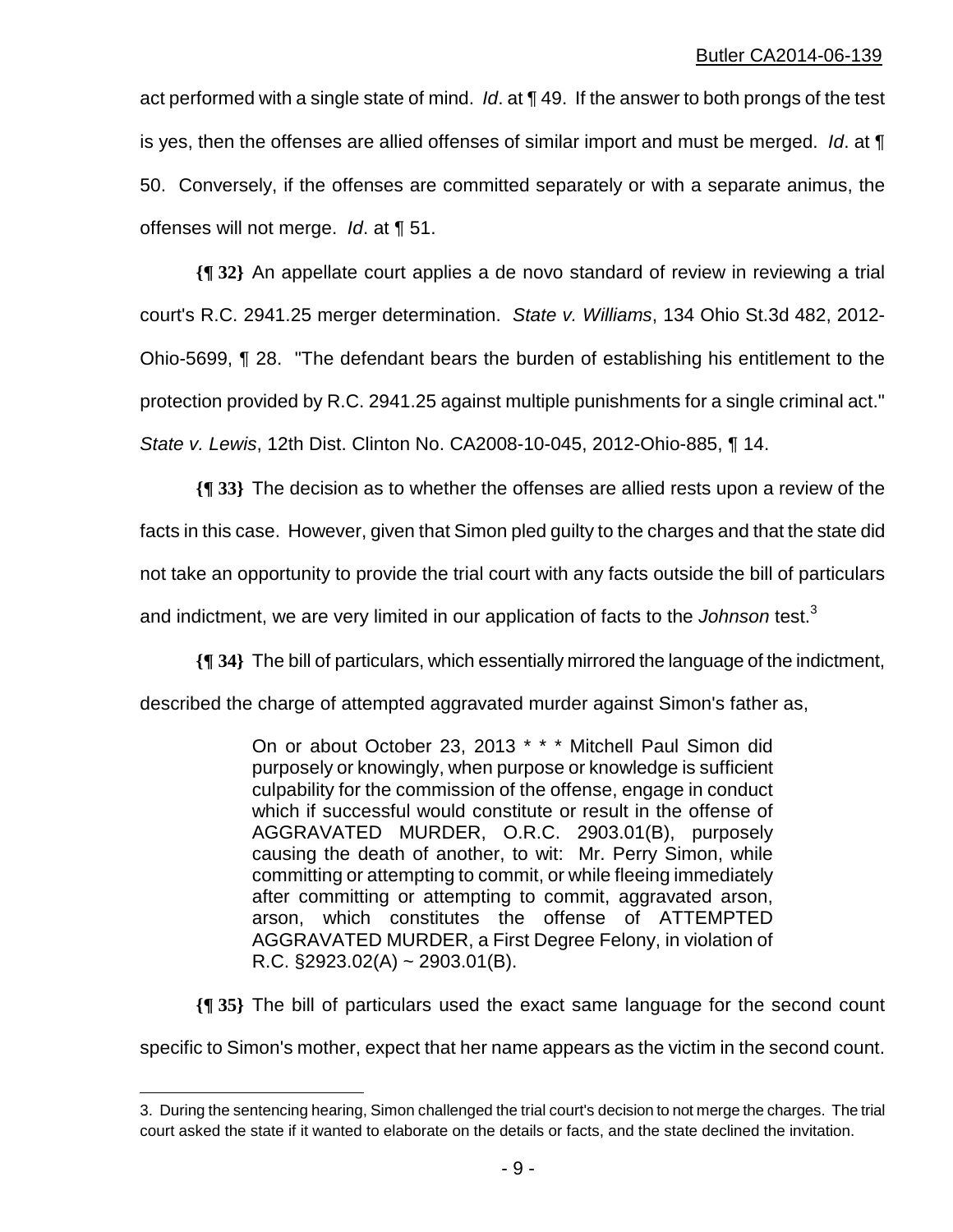In regard to the aggravated arson charge, the bill of particulars provides,

On or about October 23, 2013, \* \* \* Mitchell Paul Simon did by means of fire, knowingly create a substantial risk of serious physical harm to any person other than the offender, to wit: Mr. Perry Simon and Mrs. Sharon Simon, which constitutes the offense of AGGRAVATED ARSON, a First Degree Felony, in violation of R.C. §2909.02(A)(1).

**{¶ 36}** Applying the *Johnson* test, we find it possible to commit both attempted aggravated murder and aggravated arson with the same conduct because Simon was trying to kill his parents by burning down the house in which they were located. In fact, the bill of particulars, and the way in which the state chose to indict the attempted aggravated murder charge under subsection (B), indicates that Simon was attempting to kill his parents *while committing aggravated arson.* Therefore, both crimes could be committed with the same conduct.

**{¶ 37}** We also find that the offenses were in fact committed by the same conduct, or a single act performed with a single state of mind, because Simon set fire to the house as the sole means of killing his parents. There is no indication in the record that Simon set the fire for any other reason than to kill his parents, or that he was contemplating killing his parents by any means other than the fire.

**{¶ 38}** This finding is supported by the very limited discussion of the facts that occurred during the sentencing hearing, as stated by the trial court when it was reviewing the sentencing factors. $^{4}$  The court noted that Simon had planned the fire as a means of killing his parents, as evidenced by a journal that Simon kept, in which he drew a picture of the burning house, complete with flames and smoke. At the bottom of the picture, Simon wrote

1

<sup>4.</sup> During oral arguments, Simon indicated that some of the facts discussed by the trial court were not included in the record. However, the trial court discussed the facts in detail based upon the reports and evaluations that were used when determining Simon's competency and sanity. Moreover, Dr. Robertson made reference to some of the journal entries during his testimony at the sentencing hearing in an attempt to explain what Simon was thinking when he made the entries. As such, the facts were made part of the record.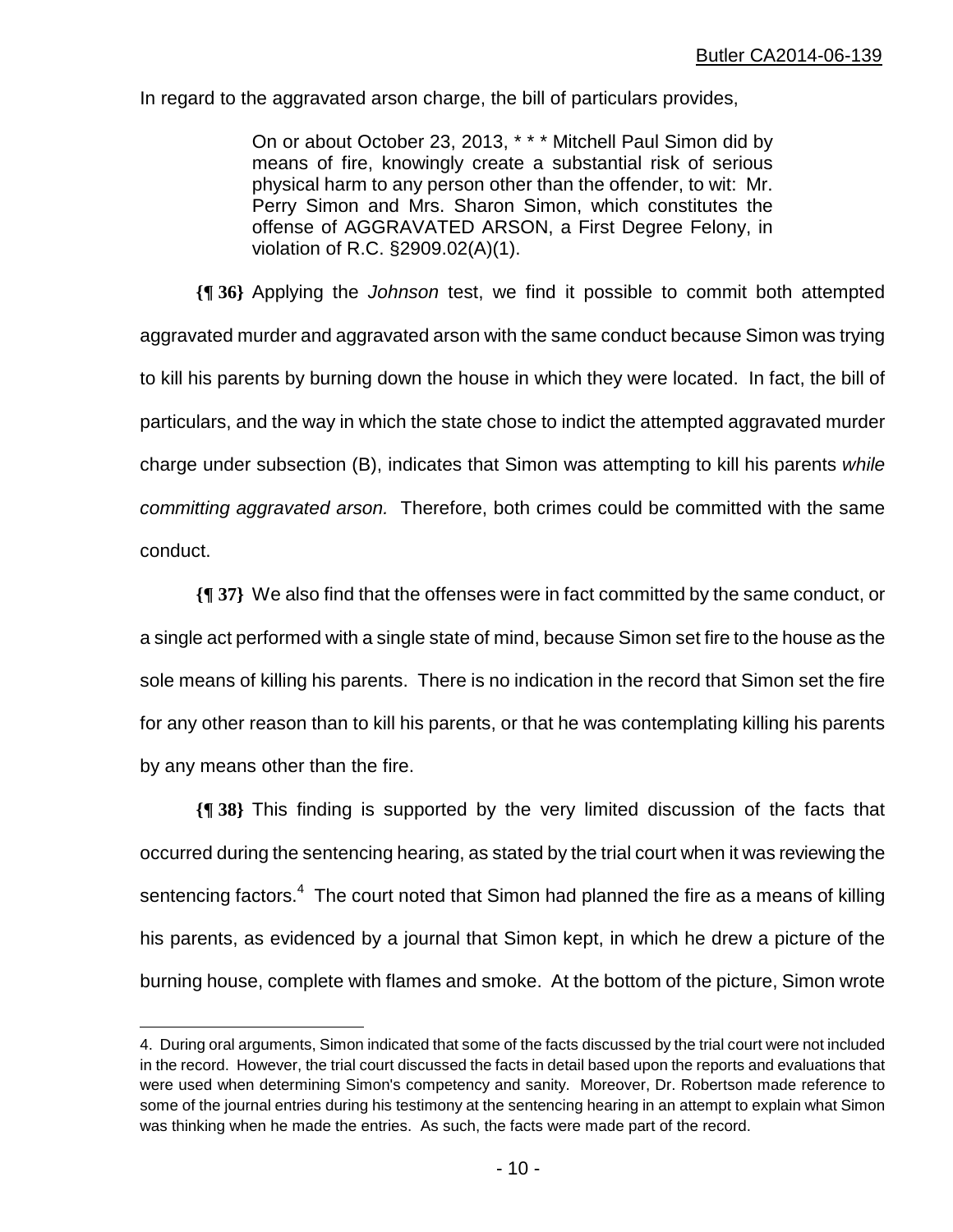"burn parents alive." Simon's journal also indicates that he wanted his mother to "burn in hell." Based on the journal entries, the trial court noted that Simon's statements/drawing indicated that Simon had "given some thought and some planning" to killing his parents by fire.

**{¶ 39}** The trial court also noted the fact that Simon tied a rope around his parents' doorknobs and that he used accelerant to set fires in two locations in the upstairs of the home near the bedrooms. While the state argues that Simon set fire to the house first, and then tied rope around his parents' doorknobs, there is no indication in the record that the events occurred in the progression suggested by the state. Instead, the limited number of facts indicates that Simon had a plan to kill his parents by burning the house, and that Simon committed one conduct of setting the fire, with one animus, to bring about the death of his parents.

**{¶ 40}** The state also argues that the tying of the rope proves that Simon was acting with a separate animus and conduct. However, Simon tying the doors shut was only meant to ensure that his parents could not escape by opening their bedroom doors and walking out into the hallway. Tying the rope was not enough to constitute aggravated arson, and it was not enough to establish attempted aggravated murder. The *fire* was the means Simon intended to use to kill his parents, and setting the fire constituted both aggravated arson and attempted aggravated murder by the same animus and conduct, even absent the additional step of tying the doors shut.

**{¶ 41}** As such, Simon has fulfilled his burden of proving that the convictions are allied offenses, and the trial court erred when it did not merge the convictions. Simon's third assignment of error is therefore sustained. On remand, the trial court shall resentence Simon after the state chooses upon which charge(s) to proceed.

**{¶ 42}** Judgment affirmed in part, reversed in part, and the matter is remanded for